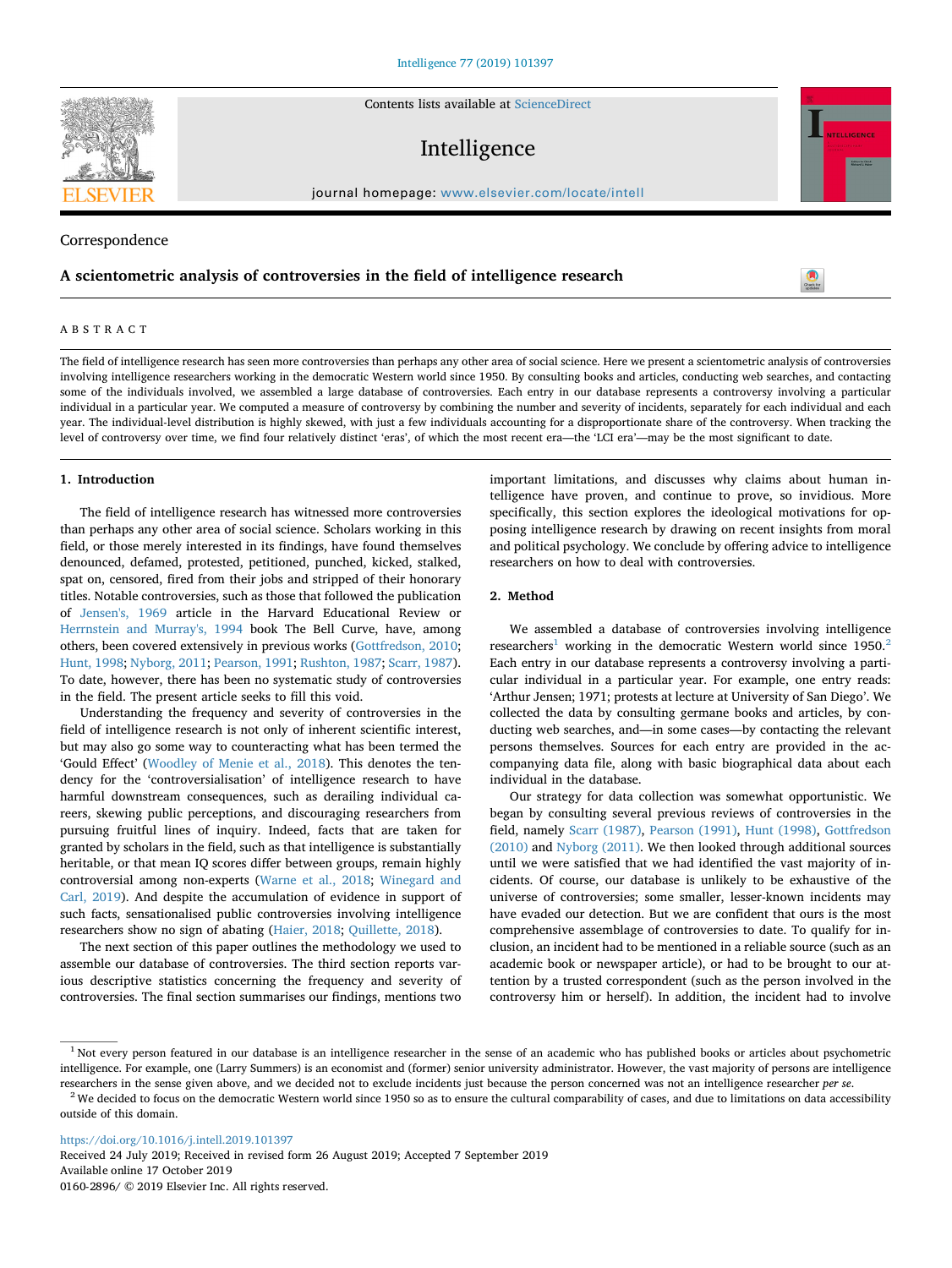some kind of sanctions against the individual concerned. Public denouncements in the form of pejorative epithets or scurrilous allegations were sufficient to satisfy this criterion, although—as we will discuss—many of the incidents involved much more serious sanctions.

When assembling the database, we faced the issue of exactly how to define an incident. For example, following the release of *The Bell Curve*, numerous critical articles were published, many of which impugned the character of the book's author Charles Murray.<sup>[3](#page-1-0)</sup> And in principle, we could have defined each of these articles as a single incident. However, we decided against this approach, due to the sheer volume of material we would have had to consider. Indeed, books by researchers such as Hans Eysenck and Arthur Jensen spawned similarly vast quantities of vituperation and invective, and it would have been extremely difficult to track down every last attack. Rather, we defined incidents at the level of individual 'communications' from researchers, where by 'communication' we mean any scientific statement, article, book or lecture that provoked—either immediately or after a certain time period—some kind of sanctions against the person concerned. Hence the opprobrium to which Charles Murray was subjected following the publication of *The Bell Curve* was counted as a single incident in our database. Likewise, the protest that erupted at his lecture at Middlebury College in 2017 was also counted as a single incident. Note that critical commentaries in academic journals, even when moralistic in tone (e.g., [Sternberg, 2005](#page-5-13)), were not sufficient to generate a controversy.

In addition to recording the year and the individual, we coded each incident on ten characteristics representing its severity. Each of these characteristics was simply coded as 'present' or 'absent' (i.e., 1 or 0), and the relevant characteristic was only coded as present if it was explicitly mentioned (or strongly implied) in one or more of the sources we consulted. The ten characteristics were as follows: 1) Whether the individual was publicly denounced; 2) whether the incident lasted for at least one week; 3) whether the incident lasted for at least one year; 4) whether there was a petition; 5) whether there was a protest; 6) whether there were threats; 7) whether there was a physical attack; 8) whether there was an investigation; 9) whether there were minor sanctions; and 10) whether there were major sanctions.<sup>[4](#page-1-1)</sup> In addition, we specified that: every incident that fulfilled the conditions for 4), 5), 6) or 7) necessarily fulfilled the conditions for 1); every incident that fulfilled the conditions for 3) necessarily fulfilled the conditions for 2); every incident that fulfilled the conditions for 7) necessarily fulfilled the conditions for 6); and every incident that fulfilled the conditions for 10) necessarily fulfilled the conditions for 9). This coding scheme allowed us to assign a weight to each incident representing its severity on a scale from 1 to 10. (These weights were divided by 10 prior to analysis, so that the final weights varied between 0.1 and  $1.$ )<sup>5</sup>

#### **3. Results**

In total, we identified 111 incidents involving 56 individuals. The earliest incident was in 1956, and the latest was in 2019. [Table 1](#page-1-3) displays incident-level and individual-level counts for each characteristic in our database. Of the 111 incidents: 47 lasted longer than one week, and 14 lasted longer than one year. Of the 56 individuals: 19 were subjected to at least one petition; 18 were subjected to at least one protest; 12 were subjected to threats; 7 were subjected to physical

#### <span id="page-1-3"></span>**Table 1**

Incident-level and individual-level counts for each characteristic in our database.

| Characteristic       | Incidents | Individuals |
|----------------------|-----------|-------------|
| Denouncements        | 103       | 54          |
| Lasted for a week    | 47        | 37          |
| Lasted for a year    | 14        | 12          |
| Petition             | 20        | 19          |
| Protest              | 43        | 18          |
| Threats              | 23        | 12          |
| Physical attack      | 9         | 7           |
| Formal investigation | 19        | 15          |
| Minor sanctions      | 61        | 36          |
| Major sanctions      | 24        | 22          |

Notes: The left-hand column corresponds to the number of incidents with each characteristic, while the right-hand column corresponds to the number of individuals that had at least one incident with each characteristic. The total number of incidents is 111, and the total number of individuals is 56.

attacks; 15 were subjected to formal investigations (e.g., by their universities); 36 were subjected to minor sanctions (e.g., cancellations of lectures); and 22 were subjected to major sanctions (e.g., revocation of titles). Of those subjected to major sanctions, 8 individuals lost full-time jobs or temporary positions.<sup>[6](#page-1-4)</sup> Note that the preceding figures should be considered lower bounds given that, as noted above, we only coded a particular characteristic as present if it was explicitly mentioned (or strongly implied) in one or more of the sources we consulted.

We compared controversies both between individuals and across time. Due to the issue mentioned above, namely of exactly how to define an incident, we decided to combine the number and severity of incidents into a single quantitative measure. Hence we computed the sum of severityweighted incidents separately for each individual, and for each year.<sup>7</sup> Interestingly, the distribution of summed severity-weighted incidents for individuals was highly skewed (skewness = 3.5; skewness test for normality:  $p < 0.001$ ). The three most controversial researchers (Hans Eysenck, William Shockley and Arthur Jensen) accounted for 27% of all controversies, while the most controversial researcher (Arthur Jensen) accounted for 13% of all controversies. [Fig. 1](#page-2-0) plots a histogram of the sum of severity-weighted incidents, while [Fig. 2](#page-2-1) displays the values for all 56 individuals in a bar chart. $8$  It is noteworthy that, in exhibiting a high degree of skewness, the distribution of summed severity-weighted incidents resembles distributions of scholarly productivity [\(Ruiz-Castillo and](#page-5-14) [Costas, 2018](#page-5-14)), which may suggest that similar socio-psychological processes underlie these two phenomena.

[Fig. 3](#page-3-0) plots the sum of severity-weighted incidents over time: each point corresponds to the value for a particular year, while the blue line represents a two-year moving average. (The picture was not substantially different when using a one-year or a three-year moving average, or when using the unweighted number of incidents; see Online Appendix). We regressed the sum of severity-weighted incidents against a linear term for year, but observed a very small coefficient, which was not statistically significant ( $β_{year} = 0.006$ ,  $p = 0.54$ ).<sup>[9](#page-1-7)</sup> Hence

<span id="page-1-0"></span><sup>&</sup>lt;sup>3</sup> His co-author, Richard Herrnstein, died shortly before the book was published.

<span id="page-1-1"></span><sup>&</sup>lt;sup>4</sup> 'Minor sanctions' comprised cancellations of lectures, official condemnations, defamatory statements, etc. 'Major sanctions' comprised cancellation of teaching, dismissal, revocation of titles, etc. 'Petitions' included calls for firing, and 'threats' included vandalism of personal property.

<span id="page-1-2"></span><sup>5</sup> We decided to conceptualize 'controversy' in terms of the costs to the persons concerned. Yet we recognize that there are other possible approaches. For example, one could conceptualize 'controversy' in terms of the volume of media coverage, using data from newspaper and magazine archives.

<span id="page-1-4"></span><sup>6</sup> These eight individuals were: Noah Carl, Frank Ellis, Gerhard Meisenberg, Bryan Pesta, Jason Richwine, Alessandro Sturmia, Larry Summers, and James Watson. In addition, three other individuals lost work at least in part because of a 'communication' related to psychometric intelligence (Christopher Brand, Toby Young and Thilo Sarrazin).

<span id="page-1-5"></span><sup>&</sup>lt;sup>7</sup> That is, we computed the sum of severity-weighted incidents =  $\Sigma w_i$ , where *w* denotes the weight for a given incident, and i indexes individuals or years.

<span id="page-1-6"></span><sup>&</sup>lt;sup>8</sup> A histogram showing the distribution of incidents by weight is provided in the Online Appendix.

<span id="page-1-7"></span><sup>&</sup>lt;sup>9</sup> We also regressed the average of severity-weighted incidents against a linear term for year, but again observed a very small coefficient, which was not statistically significant ( $\beta_{\text{year}} = -0.001$ ,  $p = 0.36$ ). See Online Appendix for a scatterplot.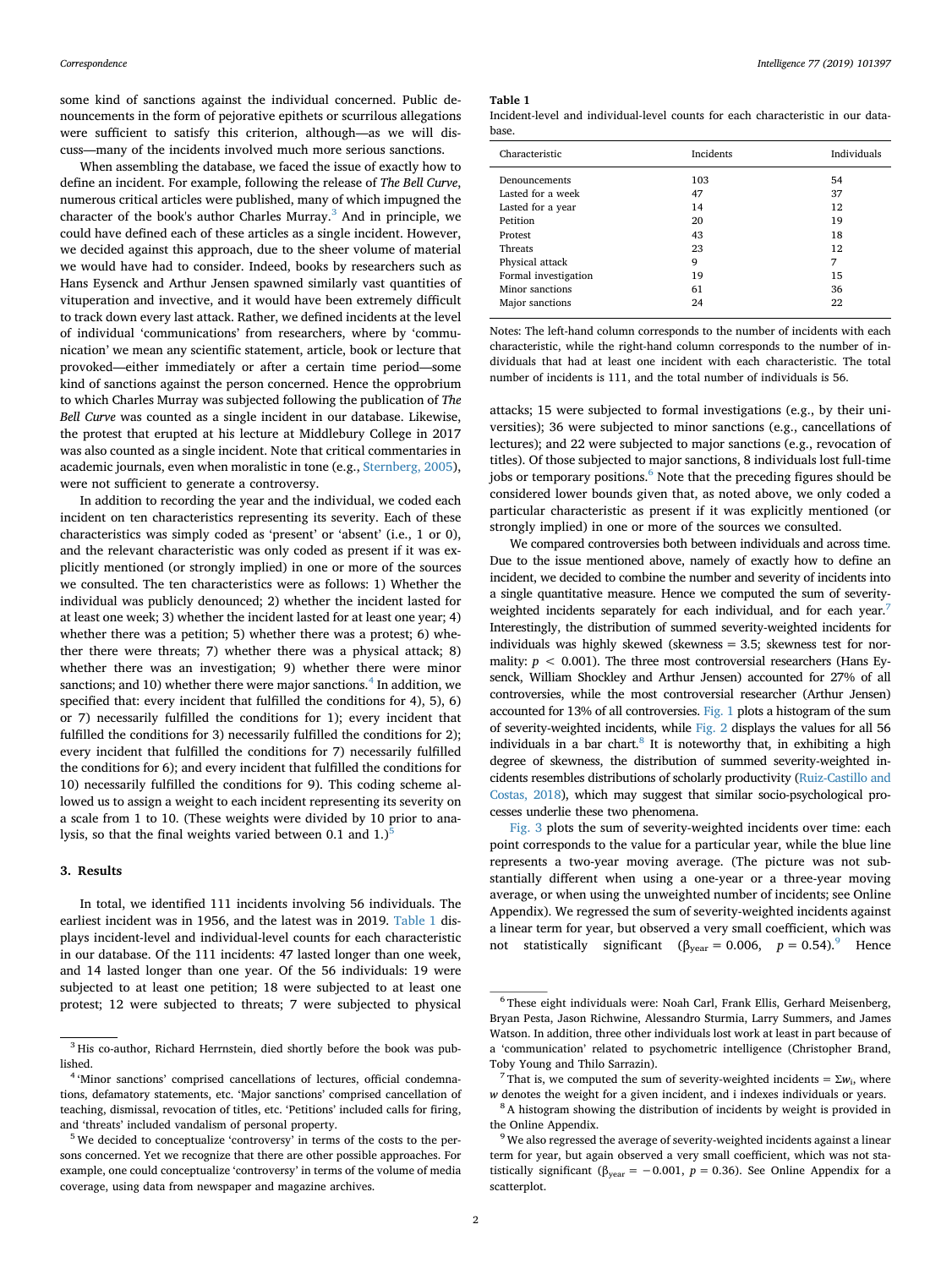<span id="page-2-0"></span>

**Fig. 1.** Histogram showing the distribution of individuals by summed severity-weighted incidents.

<span id="page-2-1"></span>

we found no evidence of a consistent upward or downward trend in the overall level of controversy involving intelligence researchers.

(see upper right-hand corner).<sup>[10](#page-2-2)</sup> The first era, which we term the 'Jensen era', covers many incidents involving the three most controversial researchers in our database, particularly a large number of

Rather, what [Fig. 3](#page-3-0) appears to show is that there have been four relatively distinct 'eras' of controversy: one during the 1970s; one during the late 1980s and early 1990s; one during the mid 2000s; and one centred on the year 2018, which is a substantial outlier in the data

<span id="page-2-2"></span> $10$  As an amusing aside, perhaps future researchers in this area might refer to [Fig. 3](#page-3-0) as the 'Nessie curve', given its resemblance to the fabled Scottish cryptid.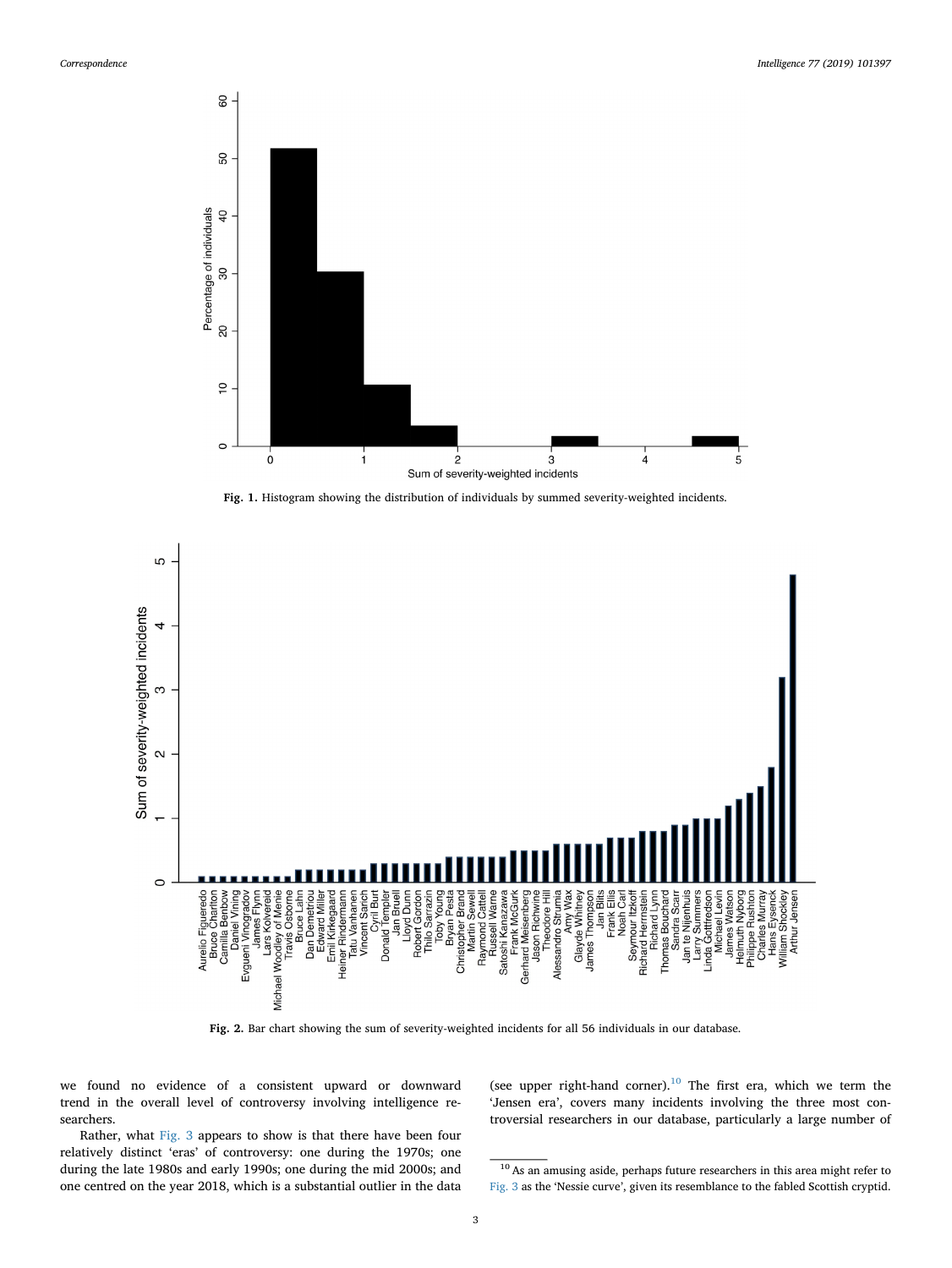<span id="page-3-0"></span>

**Fig. 3.** Scatterplot showing the sum of severity-weighted incidents over time (the 'Nessie curve'). The blue line represents a two-year moving average. (For interpretation of the references to colour in this figure legend, the reader is referred to the web version of this article.)

protests at public lectures given by those researchers. The second era, which we term the 'Rushton era' covers incidents involving a number of different individuals who published controversial research in the late 1980s, including J. Philippe Rushton, Linda Gottfredson and Michael Levin. And in fact, it may be partly in virtue of these prior incidents that *The Bell Curve* proved so invidious when it was published in 1994 ([Winegard and Winegard, 2017\)](#page-5-15). The third era, which we term the 'Watson era', covers incidents involving several individuals who made controversial comments in the mid 2000s, including James Watson, Frank Ellis and Larry Summers. The fourth era, which covers a number of incidents involving researchers who attended the London Conference on Intelligence (LCI) and subsequently came under sanctions for having done so [\(Woodley of Menie et al., 2018](#page-5-8)). Note that if we exclude the incidents for 2018 involving researchers who did not attend the LCI, the sum of severity-weighted incidents for that year (3) is still higher than any for any other year in our database. Hence the 'LCI era' may constitute the most significant spate of controversies, measured by the overall costs to the individuals involved, in the field of intelligence research to date.

We did not attempt to code each incident on the specific topic that had engendered controversy, due to the fact that in many cases no specific topic could be identified, while in other cases there were several topics that had caused controversy. However, our subjective impression from reading through relevant materials was that four topics accounted for nearly all the controversy (given in ascending order of preponderance): heritability of intelligence, sex differences in intelligence, dysgenics, and racial or population differences in intelligence.

#### **4. Discussion**

Most intelligence researchers have a sense that their field is never far from controversy. Here we have presented a scientometric analysis of controversies in the democratic Western world, going back to the 1950s. Despite the comparatively small number of researchers working in the field, we were able to identify 18 who had been subjected to at least one protest, 12 who had been subjected to threats, and 7 who had been subjected to physical attacks. We computed a measure of controversy by combining the number and severity of incidents, separately for each individual and each year. The individual-level distribution was highly skewed, with just a few individuals (notably Arthur Jensen) accounting for a disproportionate share of controversies. When plotting the level of controversy over time, we found four relatively distinct 'eras': one during the 1970s (the 'Jensen era'); one during the late 1980s and early 1990s (the 'Rushton era'); one during the mid 2000s (the 'Watson era'); and one centred on the year 2018 (the 'LCI era'). The last of these coincided with a dramatic spike in the series, and may constitute the most significant spate of controversies in the field of intelligence research to date.

A concerning development from the most recent 'LCI era' of controversy is the presence of a number of hamartographic pseudo-biographies (attack pages) hosted on a website called *[Rationalwiki.org](http://Rationalwiki.org)*, which by virtue of conflation with *[Wikipedia.org](http://Wikipedia.org)* and undue prominence in search results, have the potential to inflict serious reputational harm upon intelligence researchers. In considering *RationalWiki*, it is critical to note that the website was created as "a liberal response to Conservapedia" [\(Yan et al., 2017\)](#page-5-16),<sup>[11](#page-3-1)</sup> and that in its own words, "Ra*tionalWiki* is not neutral" [\(RationalWiki, 2019a](#page-5-17)). Furthermore, *RationalWiki's* attack pages on intelligence researchers contain numerous factual errors (such as unwarranted imputations of political affinities, using terms like 'alt-right', 'eugenicist' etc.), coupled with unsubstantiated claims that those researchers are engaged in 'pseu-doscience'.<sup>[12](#page-3-2)</sup> Collectively, these pages demonstrate poor understanding of the relevant literature on the part of *RationalWiki's* contributors, as well as unchecked ideological bias. In fact, the existence of these pages is illustrative of the ease with which 'fake news' and other misinformation can spread online, creating yet more hazards for individuals who choose to grapple with controversial but important topics in the field of intelligence research. More broadly, these hazards of the internet may have been the major reason why the LCI era has been so severe relative to other, previous eras of controversy.

There are two important limitations to our analysis. First, our

<span id="page-3-2"></span><span id="page-3-1"></span> $^{\rm 11}$  Conservapedia, as its name implies, is a conservative-leaning Wiki-project. <sup>12</sup> To take just one example, *RationalWiki's* attack page on the researcher Robert Plomin claims (as of 12/09/2019) that he "advocates an absolutist version of biological determinism and eugenics" [\(RationalWiki, 2019b](#page-5-18)).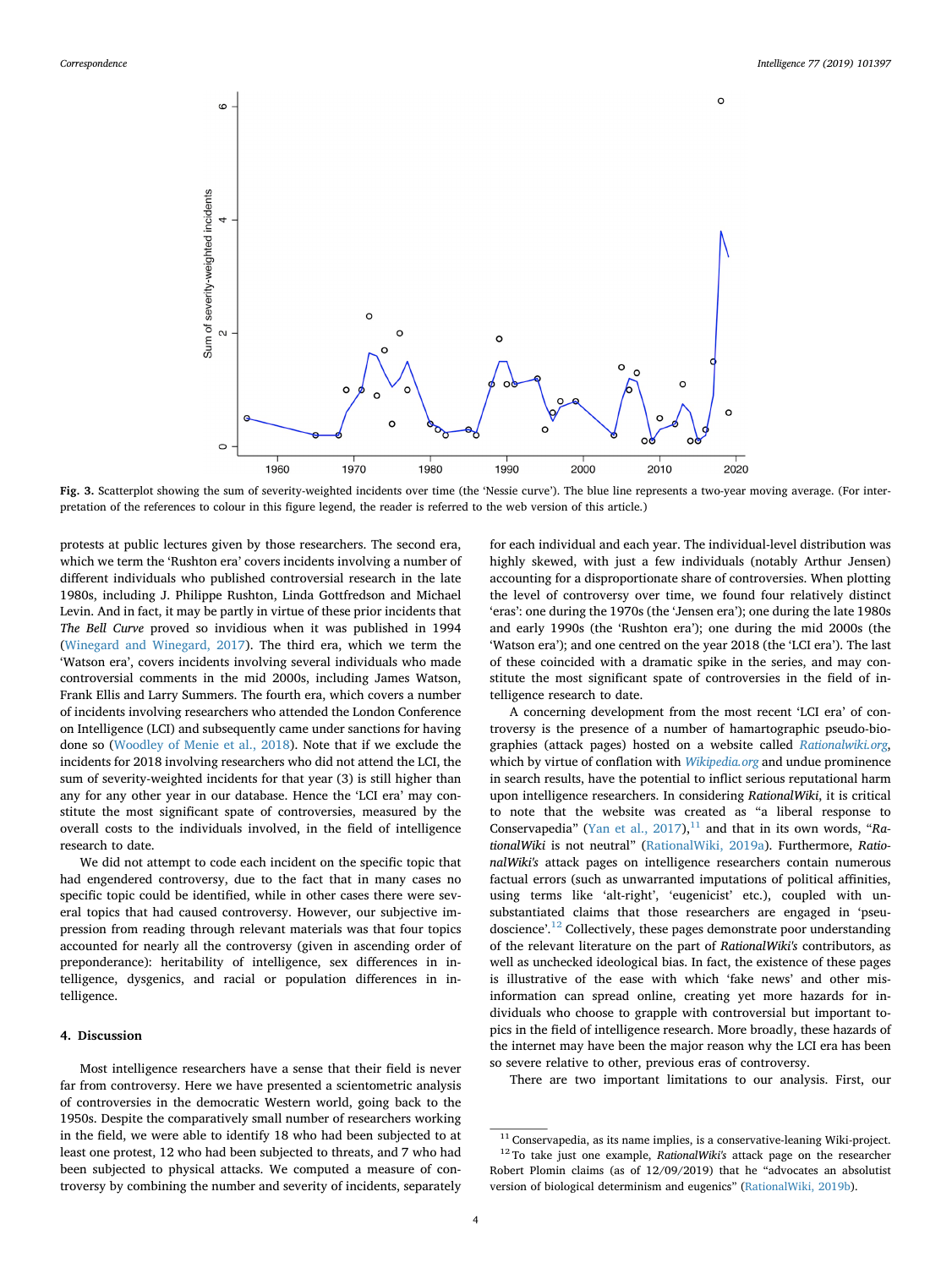strategy for data collection was somewhat opportunistic. Since there were no pre-existing databases of controversies from which to gather data, we simply looked through germane sources until we were satisfied that we had identified the vast majority of incidents. This means that some smaller, lesser-known incidents may have evaded our detection. Second, our weighting system for quantifying the severity of cases was somewhat subjective. We decided to code each incident on ten characteristics, which together encompassed most or all the major sanctions to which controversial intelligence researchers have been subjected. Ideally, we would have computed some measure of the total psychological or financial costs incurred by the individual involved. Yet this was obviously not possible given the available data. In evaluating our weighting system, one might object that two incidents with equal weights could be still be very different in terms of the magnitude of costs. For example, if an individual were fired in a single day without any prior investigation, the incident would only get a weight of '0.2'. While this kind of situation is possible in principle, we do not believe that there are sufficiently many such incidents to seriously undermine our measure of controversy. (As a matter of fact, all the incidents in our database that involved individuals losing their jobs had relatively high weights, $13$  given that they typically lasted for a relatively long time or involved additional sanctions, such as petitions or protests.) Of course, any results pertaining to the distribution of controversy across individuals and over time will be sensitive to the exact weighting system used. As noted above, we have made our database publicly available, and we would encourage other researchers to test their own weighting systems.

Why then do claims about human intelligence prove so invidious? In his book the *Blank Slate*, [Pinker \(2002\)](#page-5-19) outlined four 'fears' that motivate opposition to the idea of human nature. Two of these 'fears' are relevant to understanding opposition to claims about human intelligence. The first is the 'fear of inequality': the fear that if individuals or groups differ in intelligence, then exploitation or oppression of those with lower intelligence must be justified. The second is the 'fear of imperfectability': the fear that if some individuals or groups have low intelligence, then efforts to improve their condition must be futile. To these two 'fears', a third may be added, namely the 'fear of unidimensionality'. This is the fear that if individuals or groups can be ranked on a single dimension of intelligence, then some of them must be intrinsically superior to others. Of course, all three of these 'fears' are based on fallacious reasoning, as has been pointed out in numerous previous works ([Pinker, 2002](#page-5-19); [Meisenberg, 2007](#page-5-20); [Winegard et al., 2017](#page-5-21); [Carl, 2019;](#page-5-22) and see [Woodley, 2010](#page-5-23)).

Notwithstanding their origins in fallacious reasoning, the three 'fears' that we have just outlined are surprisingly persistent. This is most likely because they reflect certain deep-rooted psychological tendencies, which have collectively been termed 'equalitarianism' ([Winegard](#page-5-24) [et al., 2018\)](#page-5-24). Note that equalitarianism is so psychologically powerful that it can manifest in inconsistent demands for censorship. For example, 'liberals' are more likely to censor a given passage of text when it describes a low-status group as having an advantage in intelligence than when it describes a high-status group as having such an advantage ([Winegard and Clark, 2019\)](#page-5-25). Of course, equalitarian tendencies are more common in individuals on the political left, and it is that political faction from which all the most hostile criticisms of intelligence research have originated ([Gould, 1981;](#page-5-26) [Lewontin et al., 1984](#page-5-27); [Richardson, 2017](#page-5-28); [Saini, 2019](#page-5-29)).

It is worth remembering that widespread opposition to intelligence research has given rise not only to numerous controversies involving individual researchers, but also to pervasive misunderstandings and mischaracterisations of the field ([Cofnas, 2016](#page-5-30); [Gottfredson, 1997](#page-5-31);

[Warne et al., 2018\)](#page-5-9). Moreover, it has led to calls for prohibitions on whole sub-fields of research, specifically research into group differences in intelligence ([Gillborn, 2016](#page-5-32); [Kourany, 2016;](#page-5-33) [Rose, 2009\)](#page-5-34). However, others have challenged these calls, arguing that there are benefits as well as risks from doing research on group differences, and that stifling debate around taboo topics can itself do active harm ([Anomaly, 2017](#page-4-1); [Carl, 2018;](#page-5-35) [Ceci and Williams, 2009](#page-5-36); [Flynn, 2018;](#page-5-37) [Meisenberg, 2019\)](#page-5-38).

What should intelligence researchers do when they find themselves embroiled in a controversy? While we do not have enough data to systematically analyse the different courses of action that one might take, we can offer the following statements by way of advice. First, always remain polite, and avoid engaging in *ad hominem* attacks, so as not to give one's detractors any further ammunition. Second, do not publicly apologise for making reasonable scientific assertions or expressing one's personal opinions in good faith. Indeed, this piece of advice is supported by two recent studies [\(Hanania, 2015;](#page-5-39) [Sunstein,](#page-5-40) [2019\)](#page-5-40). In the 2015 study by Hanania, subjects read a brief passage of text describing Larry Summers's controversial comments about the under-representation of women in STEM, and were then assigned to read either one of two further passages: one in which Summers was described as having stood firm, and one in which he was described as having apologised. Hanania found that subjects in the 'apology' condition were about 8 percentage points more likely to say that Summers should have faced negative consequences than those in the 'no apology' condition.

A third piece of advice is to consider taking legal action, in order to safeguard one's reputation or obtain compensation for improper treatment. In fact, a number of intelligence researchers have sought redress through legal channels over the years. In 1981, William Shockley sued the *Atlanta Constitution* newspaper for libel after a science writer compared one of Shockley's policy proposals to Nazi eugenics. Although Shockley won the suit, it took three years to go to trial, and resulted in him being awarded only one dollar in damages. Other intelligence researchers have had somewhat more success using legal channels. In 1991, Michael Levin successfully sued the City University of New York for violating his constitutional right to free expression, and secured permanent injunctive relief. In 1992, Linda Gottfredson and Jan Blits successfully challenged a ruling by the University of Delaware that would have prevented them from receiving additional research grants from the Pioneer Fund. Finally, in 2016 Helmuth Nyborg successfully sued the Danish Committees for Scientific Dishonesty, which had previously found him guilty of scientific misconduct: the early finding was reversed, and Nyborg was awarded \$25,000 in compensation. While intelligence researchers achieved at least some degree of success in all the preceding cases, one should always keep in mind that legal action may be costly, time-consuming, stressful and ultimately unsuccessful.

Overall, this paper has demonstrated just how many controversies there have been in the field of intelligence research, and has revealed the absence of any long-term trend in the overall level of controversy. Given the current trajectory of research in human intelligence and related fields, we can expect to see more published findings that are likely to generate controversy, particularly among those who don't understand what such findings mean or how to interpret them. Pre-empting controversies, and attempting to minimise their costs to the individuals involved, will be an important task for intelligence researchers in the future.

### **Appendix A. Supplementary data**

Supplementary data to this article can be found online at [https://](https://doi.org/10.1016/j.intell.2019.101397) [doi.org/10.1016/j.intell.2019.101397.](https://doi.org/10.1016/j.intell.2019.101397)

#### **References**

<span id="page-4-0"></span><sup>&</sup>lt;sup>13</sup> Among the eight incidents that involved job losses, the minimum weight was 0.4 and the mean weight was 0.56. In the sample as a whole, the minimum weight was 0.1 and the mean weight was 0.33.

<span id="page-4-1"></span>Anomaly, J. (2017). Race research and the ethics of belief. *Journal of Bioethical Inquiry, 14*(2), 287–297. [https://doi.org/10.1007/s11673-017-9774-0.](https://doi.org/10.1007/s11673-017-9774-0)